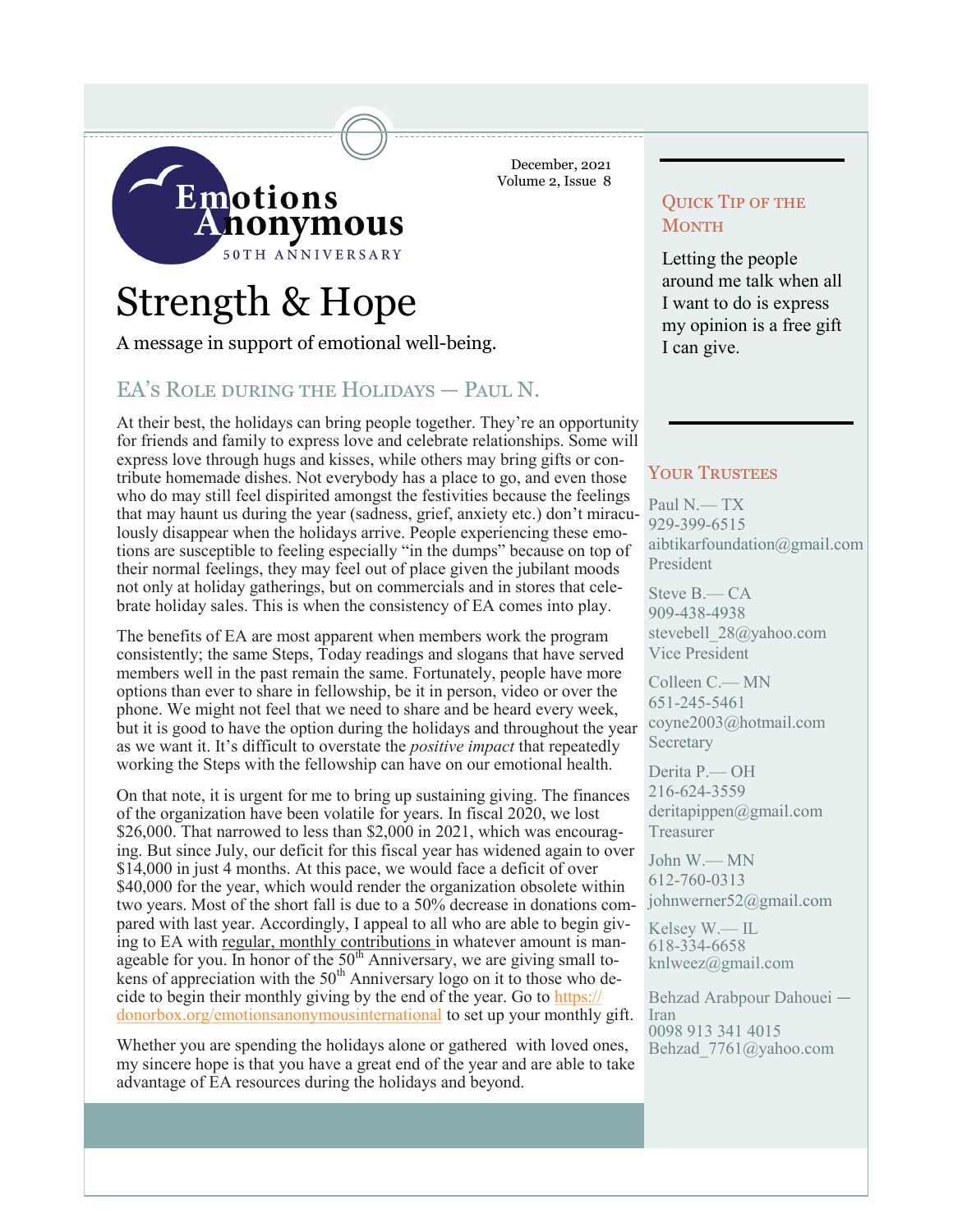# December's Tools for Recovery

#### **STEP 12**

Having had a spiritual awakening as the result of these steps, we tried to carry this message, and to practice these principles in all our affairs.

### **Promise 12**

We realize that *God* is doing for us what we could not do ourselves.

### **JUST FOR TODAY 5**

I choose to believe that I can live this one day.

#### **Slogan 12**

I have a choice

#### **Helpful Concept 12**

Part of the beauty and wonder of the EA program is that at meetings we can say anything and know it *stays there*. Anything we hear at a meeting, on the telephone, or from another member is confidential and is not to be repeated to anyone—EA members, mates, families, relatives or friends.

#### **TRADITION 12**

Anonymity is the spiritual foundation of our traditions, ever reminding us to place principles before personalities

**Principle 12**

Service

## A 50 Year EA Journey — David K.

In November, 1971 I was admitted to a psychiatric hospital for the third time in seven years. Previous hospitalizations (one preceded by a suicide attempt resulting in a coma from which doctors thought I would not emerge) had included numerous shock treatments. That time, I confronted my good doctor and he very reluctantly gave me the prognosis that he believed, "I would probably be in and out of psychiatric hospitals every few years for the rest of my life."

*About this time I saw an ad on TV for Neurotics Anonymous and got permission from the hospital to attend.* I have been attending ever since. I have not been back in the hospital since 1971, have not sought professional care since 1973, and have not taken medication since 1973. (All of these resources were helpful, but through the Steps and the meetings I began to move beyond them.) To be honest, I worked the program backwards; by trying to carry the message, I had a spiritual awakening. Through prayer and meditation (praying that God make Himself real to me, and I be led to spiritual rebirth) and by studying all the religions of the world I put together my own personalized concept of God that explained why I am here, why I suffered the way I did, what is God's will for me now.

Over the years I have started or helped to start at least eight NA, EHA, EA, and OA meetings, have been on 7 radio talk shows, 1 TV show (with face blanked out and with fake names), did one interview with a major newspaper, helped plan parties, dinners, and even a camping trip for the groups, made numerous phone calls, and put out numerous announcements and flyers about the meetings. I did all of this because in 1972 I made a deal with God that I would do anything for Him if only He would heal me! I was desperate! I also began writing a book in 1972 about my spiritual adventures in and outside of the Program. Perhaps it is God's will that the book be published one day, or perhaps it never will. It is like a carrot attached to a pole and a string in front of me to motivate me onward! In any case, it has been a lot of fun for me over the years.

You can find the Trustee Reflections on the website, www.emotionsanonymous.org.

This month we focus on Step 12.